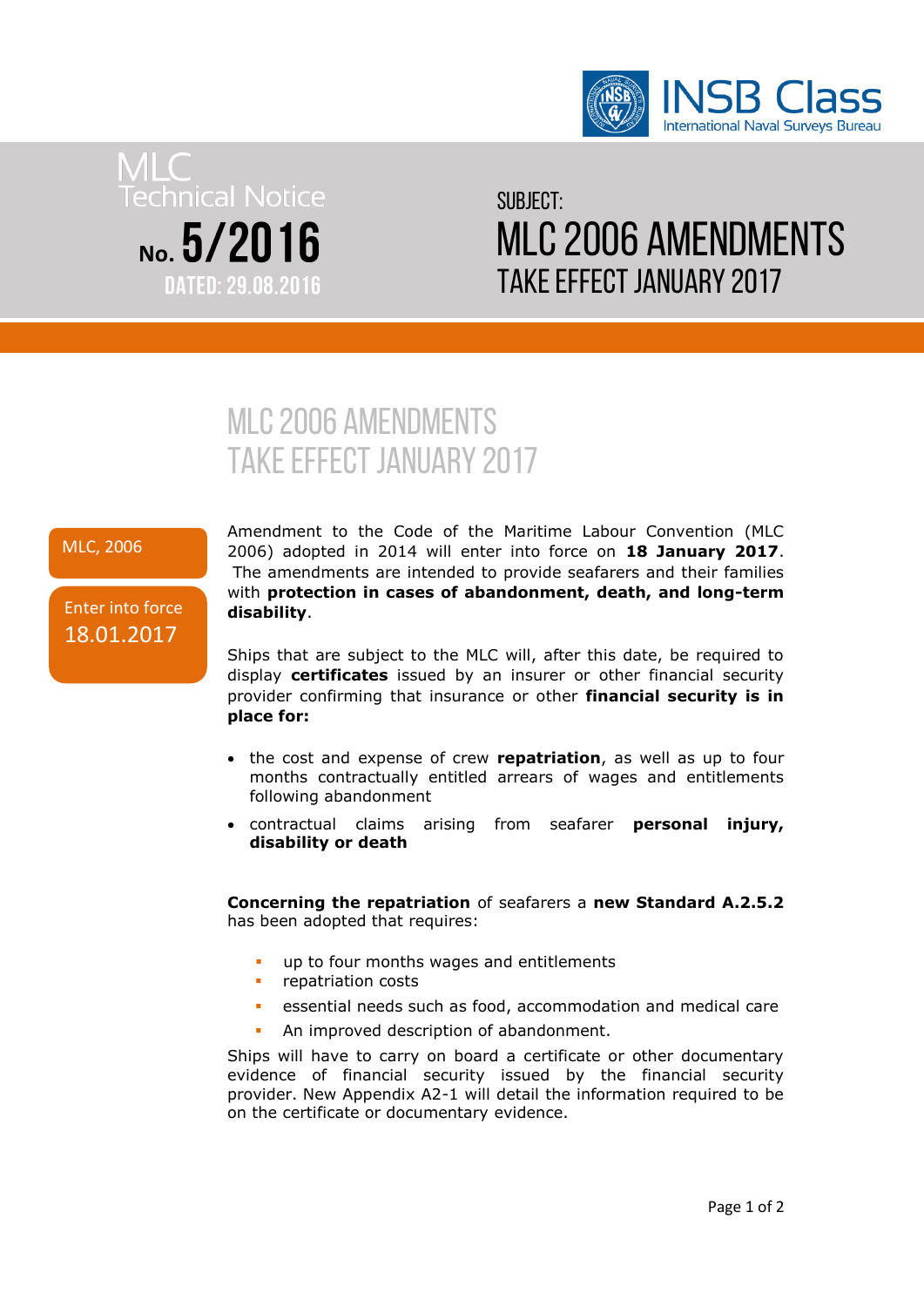

With regards to **shipowner's liability** an **amendment to Standard A.4.2.1** has been carried out and a **new Standard A.4.2.2** has been implemented requiring the following:

- contractual compensation must be paid in full and without delay
- **F** if the extent of disability is unclear, an interim payment must be made
- **•** payment is without prejudice to other rights
- there must be no pressure to accept a less than the contractual amount
- the seafarer shall have a right of direct action
- must remain in force throughout the period of insurance unless brought to an end by at least 30 days' notice to the flag state

Again, ships will be required to carry a certificate or other documentary evidence of financial security issued by the financial security provider.

**What the changes mean for the Declaration of Maritime Labour Compliance (DMLC)**

Financial security for repatriation and financial security for shipowner's liability are both areas that have to be inspected and approved when a ship is certified in accordance with Standard A5.1.3, paragraph 1. The DMLC Part I will need to be re-issued by the flag administration and the DMLC Part II will have to be updated by the shipowner.

**MLC Inspectors** must ensure at the upcoming inspections that ship Owners have the necessary evidence of financial security under Regulation 2.5, paragraph 2 (Repatriation) and Regulation 4.2 (Ship-owners' Liability) as per the new Appendices A2-I and A4-I respectively.

All upcoming MLC, 2006 amendment can be found attached to this Circular

# Reminder

Also a reminder the Paris MoU on Port State Control is getting ready to launch a 3-month campaign intended to crack down on sub-standard working and living conditions on board ships by verifying compliance with Maritime Labour Convention, 2006. **The "Concentrated Inspection Campaign" will begin September 1 and run through November 30, 2016.**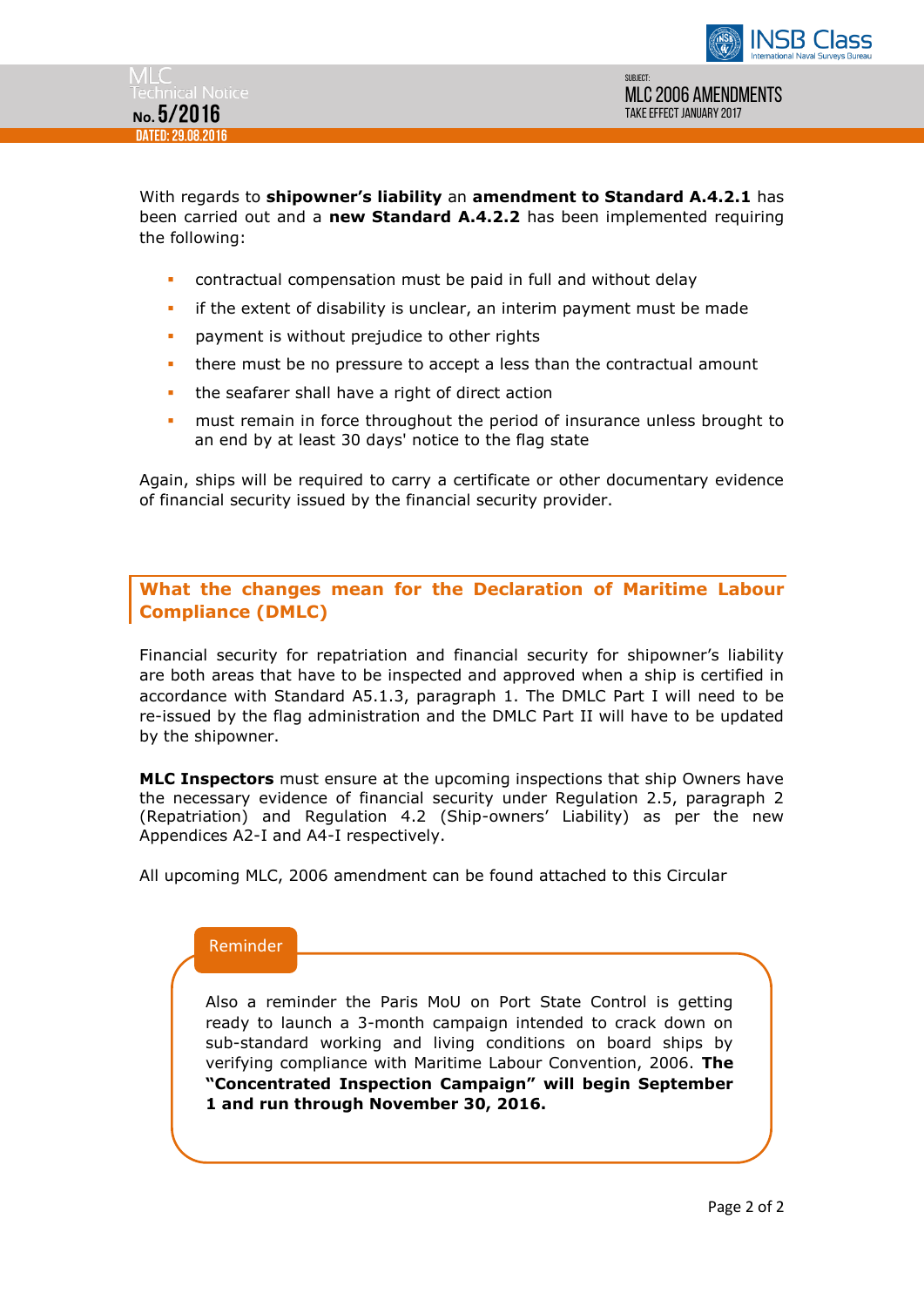# **International Labour Conference Conférence internationale du Travail**

AMENDMENTS OF 2014 TO THE MARITIME LABOUR CONVENTION, 2006, APPROVED BY THE CONFERENCE AT ITS ONE HUNDRED AND THIRD SESSION, GENEVA, 11 JUNE 2014

AMENDEMENTS DE 2014 À LA CONVENTION DU TRAVAIL MARITIME, 2006, APPROUVÉS PAR LA CONFÉRENCE À SA CENT TROISIÈME SESSION, GENÈVE, 11 JUIN 2014

> AUTHENTIC TEXT TEXTE AUTHENTIQUE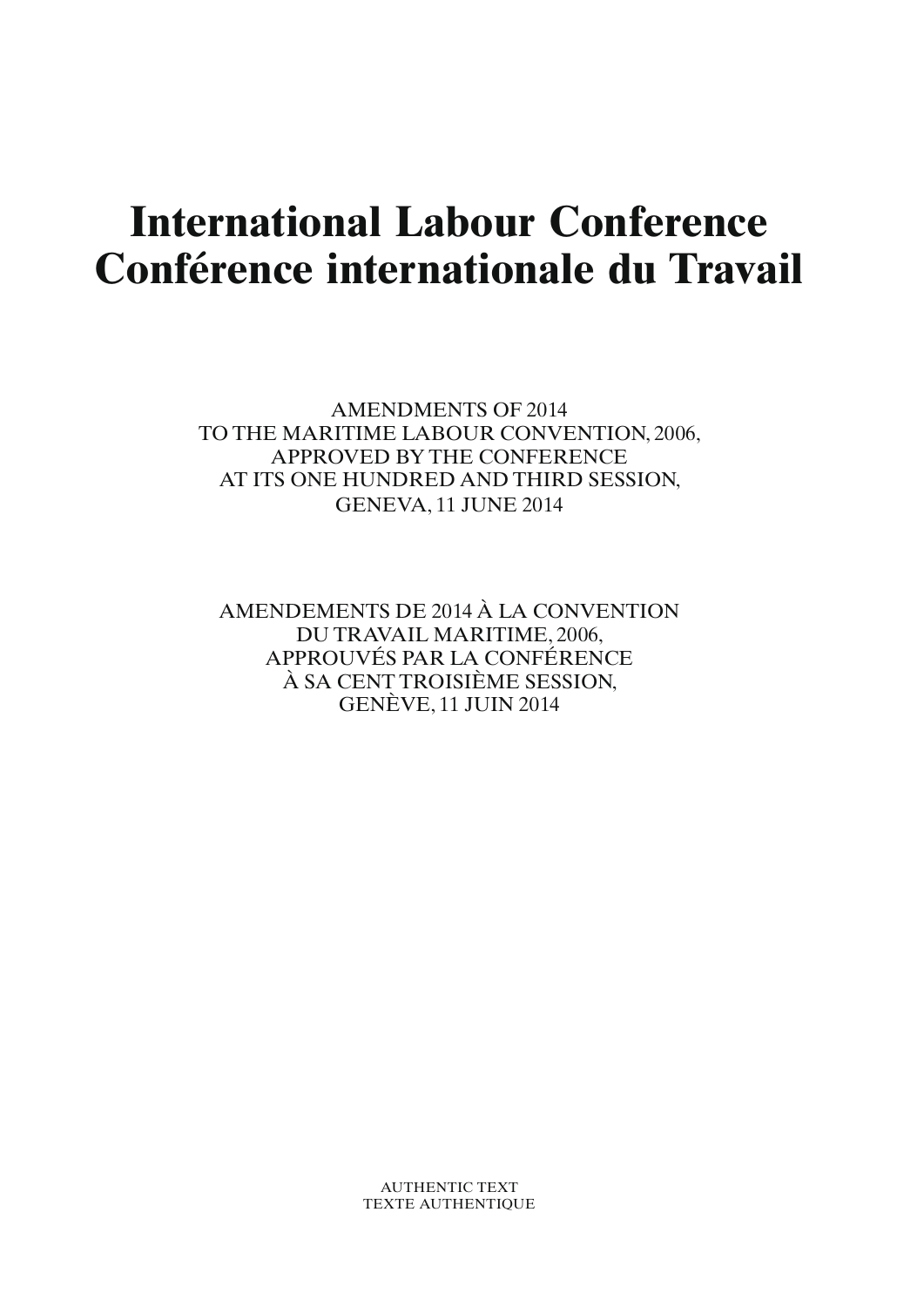# **TEXT OF THE AMENDMENTS OF 2014 TO THE MARITIME LABOUR CONVENTION, 2006**

Amendments to the Code implementing Regulations 2.5 and 4.2 and appendices of the Maritime Labour Convention, 2006 (MLC, 2006), adopted by the Special Tripartite Committee on 11 April 2014

# I. Amendments to the Code implementing Regulation 2.5 – Repatriation of the MLC, 2006 (and appendices)

A. Amendments relating to Standard A2.5

In the present heading, "Standard A2.5 – Repatriation", replace "A2.5" by "A2.5.1".

Following paragraph 9 of the present Standard A2.5, add the following heading and text:

#### *Standard A2.5.2 – Financial security*

1. In implementation of Regulation 2.5, paragraph 2, this Standard establishes requirements to ensure the provision of an expeditious and effective financial security system to assist seafarers in the event of their abandonment.

2. For the purposes of this Standard, a seafarer shall be deemed to have been abandoned where, in violation of the requirements of this Convention or the terms of the seafarers' employment agreement, the shipowner:

- (a) fails to cover the cost of the seafarer's repatriation; or
- (b) has left the seafarer without the necessary maintenance and support; or
- (c) has otherwise unilaterally severed their ties with the seafarer including failure to pay contractual wages for a period of at least two months.

3. Each Member shall ensure that a financial security system meeting the requirements of this Standard is in place for ships flying its flag. The financial security system may be in the form of a social security scheme or insurance or a national fund or other similar arrangements. Its form shall be determined by the Member after consultation with the shipowners' and seafarers' organizations concerned.

4. The financial security system shall provide direct access, sufficient coverage and expedited financial assistance, in accordance with this Standard, to any abandoned seafarer on a ship flying the flag of the Member.

5. For the purposes of paragraph 2(b) of this Standard, necessary maintenance and support of seafarers shall include: adequate food, accommodation, drinking water supplies, essential fuel for survival on board the ship and necessary medical care.

6. Each Member shall require that ships that fly its flag, and to which paragraph 1 or 2 of Regulation 5.1.3 applies, carry on board a certificate or other documentary evidence of financial security issued by the financial security provider. A copy shall be posted in a conspicuous place on board where it is available to the seafarers. Where more than one financial security provider provides cover, the document provided by each provider shall be carried on board.

7. The certificate or other documentary evidence of financial security shall contain the information required in Appendix A2-I. It shall be in English or accompanied by an English translation.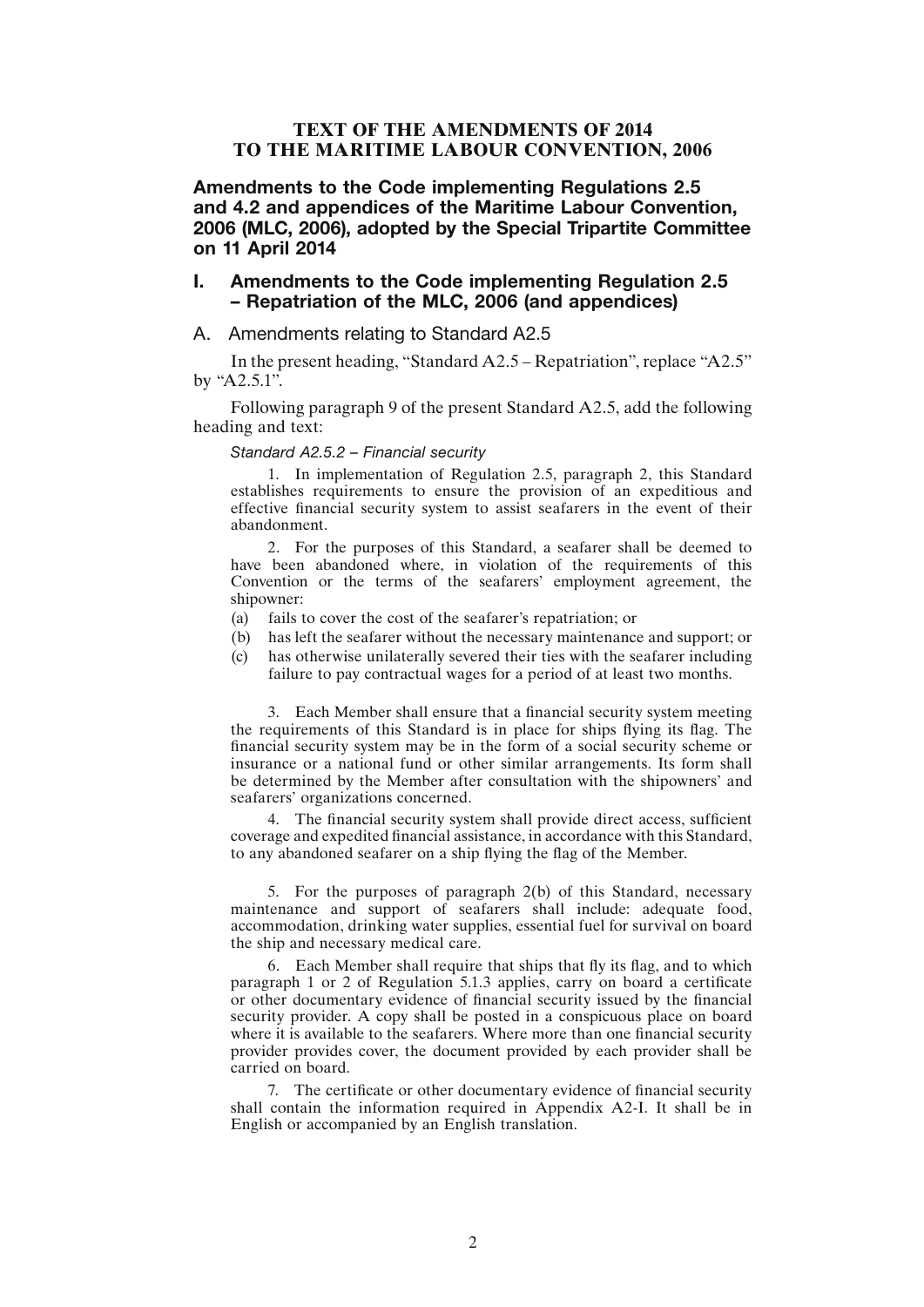# **TEXTE DES AMENDEMENTS DE 2014 À LA CONVENTION DU TRAVAIL MARITIME, 2006**

Amendements au code concernant les règles 2.5 et 4.2 et annexes de la convention du travail maritime, 2006 (MLC, 2006), adoptés par la Commission tripartite spéciale le 11 avril 2014

# I. Amendements au code concernant la règle 2.5 – Rapatriement de la MLC, 2006 (et annexes)

#### A. Amendements relatifs à la norme A2.5

Dans le titre actuel «Norme A2.5 – Rapatriement», remplacer «A2.5» par «A2.5.1».

Après le paragraphe 9 de l'actuelle norme A2.5, ajouter le titre et le texte suivants:

#### *Norme A2.5.2 – Garantie financière*

1. En application de la règle 2.5, paragraphe 2, la présente norme énonce des prescriptions visant à assurer la fourniture d'un dispositif de garantie financière rapide et efficace en vue de prêter assistance aux gens de mer en cas d'abandon.

2. Aux fins de la présente norme, un marin est considéré comme ayant été abandonné lorsque, en violation des prescriptions de la présente convention ou des termes du contrat d'engagement maritime, l'armateur:

- *a)* ne prend pas en charge les frais de rapatriement du marin; ou
- *b)* a laissé le marin sans l'entretien et le soutien nécessaires; ou
- *c)* a par ailleurs provoqué une rupture unilatérale des liens avec le marin et notamment n'a pas versé les salaires contractuels durant une période d'au moins deux mois.

3. Chaque Membre veille à ce qu'un dispositif de garantie financière répondant aux prescriptions de la présente norme soit en place pour les navires battant son pavillon. Le dispositif de garantie financière peut prendre la forme d'un régime de sécurité sociale, d'une assurance, d'un fonds national ou d'autres dispositifs équivalents. Sa forme est déterminée par le Membre après consultation des organisations d'armateurs et de gens de mer intéressées.

4. Le dispositif de garantie financière assure un accès direct, une couverture suffisante et une assistance financière rapide, conformément à la présente norme, pour tout marin victime d'abandon à bord d'un navire battant le pavillon du Membre.

5. Aux fins du paragraphe 2 *b)* de la présente norme, l'entretien et le soutien nécessaires des gens de mer doivent comprendre: une nourriture convenable, un logement, l'approvisionnement en eau potable, le carburant nécessaire à la survie à bord du navire et les soins médicaux nécessaires.

6. Chaque Membre exige que les navires battant son pavillon, auxquels s'appliquent les paragraphes 1 ou 2 de la règle 5.1.3, détiennent à bord un certificat ou toute autre preuve documentaire de la garantie financière délivrée par le prestataire de cette garantie. Une copie doit être affichée bien en vue à un endroit accessible aux gens de mer. Lorsque la couverture est assurée par plusieurs prestataires, le document fourni par chacun d'eux est conservé à bord.

7. Le certificat ou toute autre preuve documentaire de la garantie financière doit contenir les informations requises à l'annexe A2-I. Il doit être rédigé en anglais ou accompagné d'une traduction en anglais.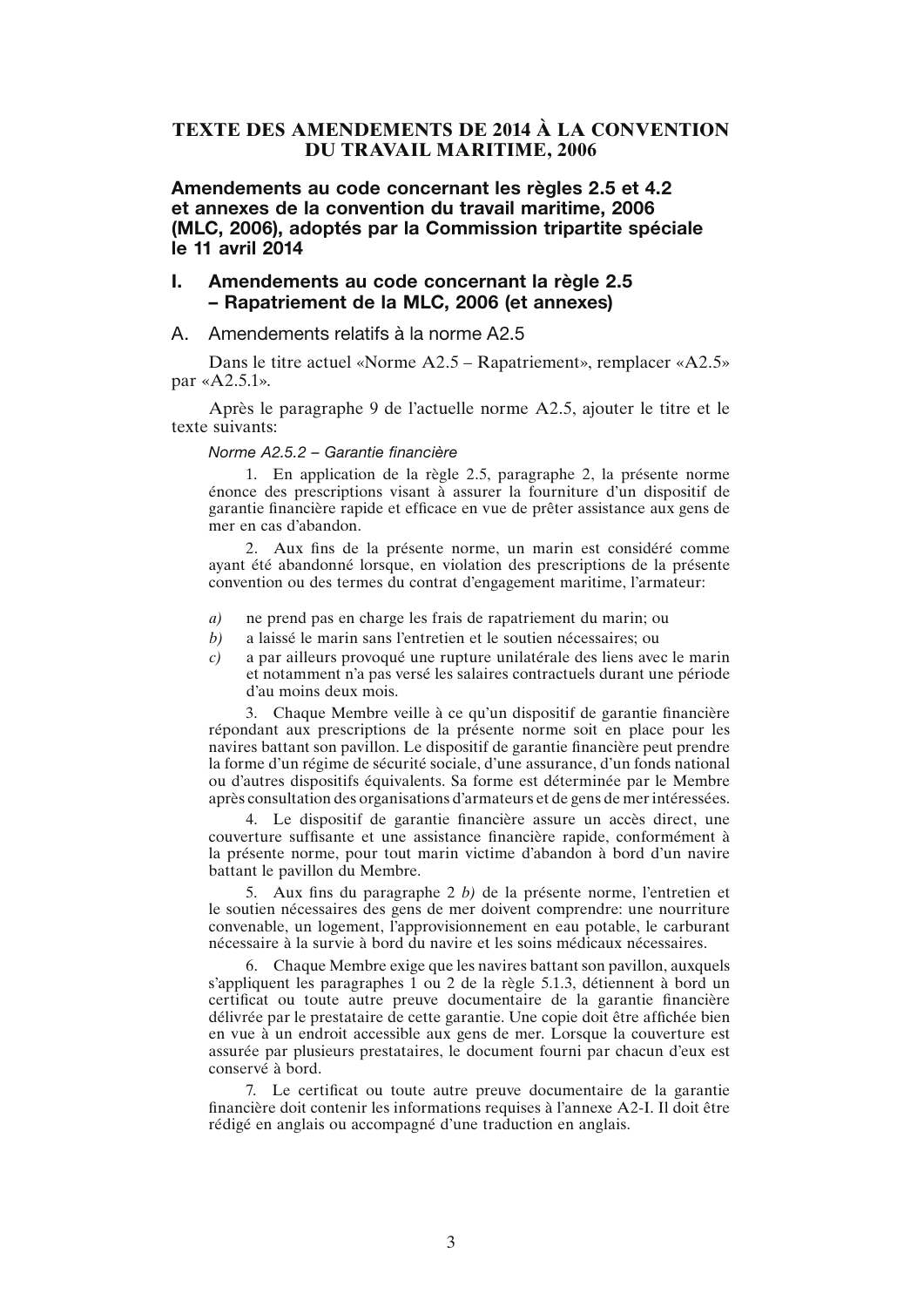8. Assistance provided by the financial security system shall be granted promptly upon request made by the seafarer or the seafarer's nominated representative and supported by the necessary justification of entitlement in accordance with paragraph 2 above.

9. Having regard to Regulations 2.2 and 2.5, assistance provided by the financial security system shall be sufficient to cover the following:

- (a) outstanding wages and other entitlements due from the shipowner to the seafarer under their employment agreement, the relevant collective bargaining agreement or the national law of the flag State, limited to four months of any such outstanding wages and four months of any such outstanding entitlements;
- (b) all expenses reasonably incurred by the seafarer, including the cost of repatriation referred to in paragraph 10; and
- (c) the essential needs of the seafarer including such items as: adequate food, clothing where necessary, accommodation, drinking water supplies, essential fuel for survival on board the ship, necessary medical care and any other reasonable costs or charges from the act or omission constituting the abandonment until the seafarer's arrival at home.

10. The cost of repatriation shall cover travel by appropriate and expeditious means, normally by air, and include provision for food and accommodation of the seafarer from the time of leaving the ship until arrival at the seafarer's home, necessary medical care, passage and transport of personal effects and any other reasonable costs or charges arising from the abandonment.

11. The financial security shall not cease before the end of the period of validity of the financial security unless the financial security provider has given prior notification of at least 30 days to the competent authority of the flag State.

12. If the provider of insurance or other financial security has made any payment to any seafarer in accordance with this Standard, such provider shall, up to the amount it has paid and in accordance with the applicable law, acquire by subrogation, assignment or otherwise, the rights which the seafarer would have enjoyed.

13. Nothing in this Standard shall prejudice any right of recourse of the insurer or provider of financial security against third parties.

14. The provisions in this Standard are not intended to be exclusive or to prejudice any other rights, claims or remedies that may also be available to compensate seafarers who are abandoned. National laws and regulations may provide that any amounts payable under this Standard can be offset against amounts received from other sources arising from any rights, claims or remedies that may be the subject of compensation under the present Standard.

#### B. Amendments relating to Guideline B2.5

At the end of the present Guideline B2.5, add the following heading and text:

#### Guideline B2.5.3 – Financial security

1. In implementation of paragraph 8 of Standard A2.5.2, if time is needed to check the validity of certain aspects of the request of the seafarer or the seafarer's nominated representative, this should not prevent the seafarer from immediately receiving such part of the assistance requested as is recognized as justified.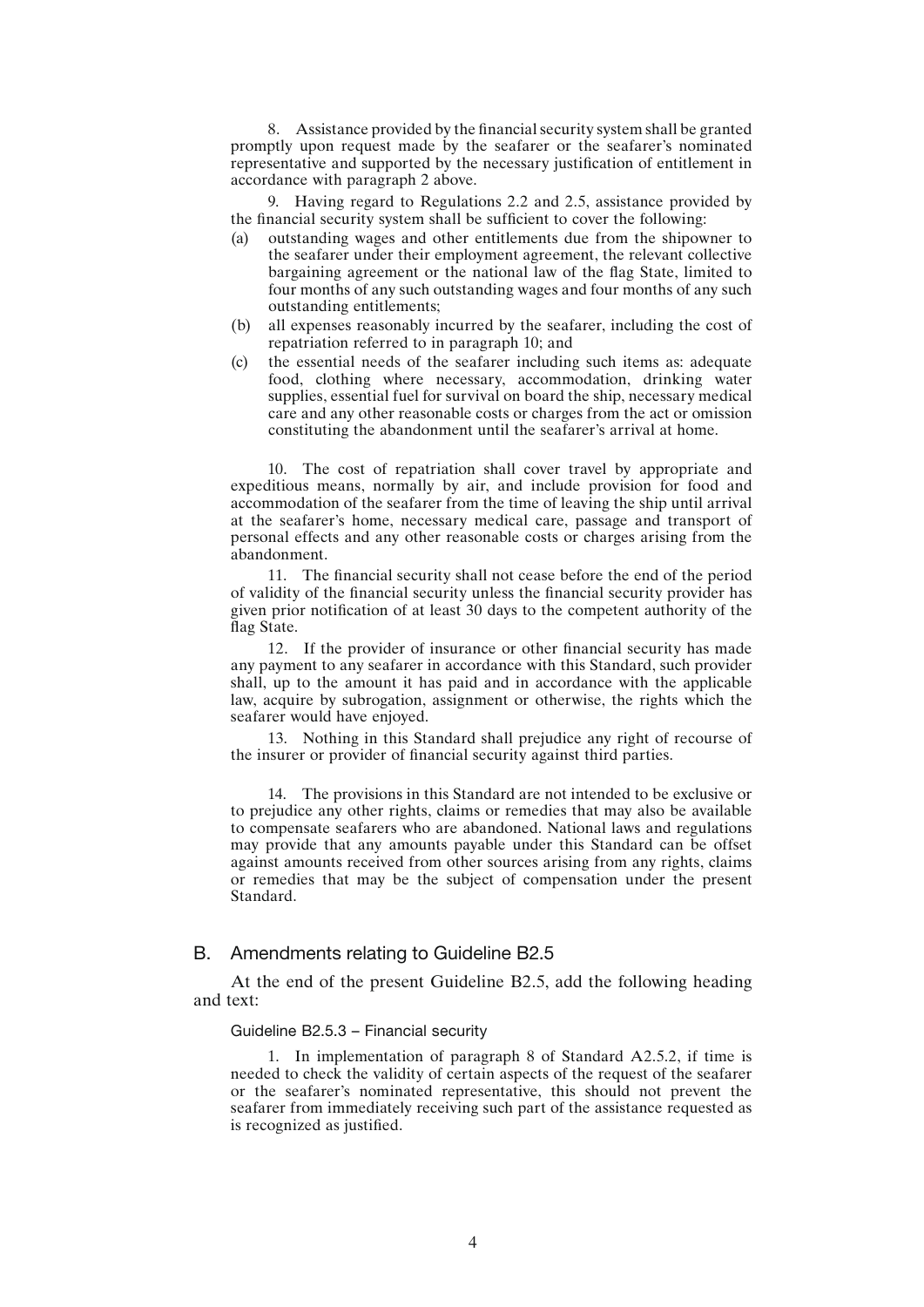8. L'assistance fournie au titre du dispositif de garantie financière doit être accordée sans retard sur la demande formulée par le marin ou son représentant désigné, et dûment justifiée, conformément au paragraphe 2 ci-dessus.

9. Eu égard aux règles 2.2 et 2.5, l'assistance fournie au titre du dispositif de garantie financière doit être suffisante pour couvrir:

- *a)* les salaires en suspens et autres prestations que l'armateur doit verser au marin comme prévu dans le contrat de travail, la convention collective pertinente ou la législation de l'Etat du pavillon, le montant dû ne devant excéder quatre mois de salaire et quatre mois pour les autres prestations en suspens;
- *b)* toutes les dépenses raisonnables engagées par le marin, y compris les frais de rapatriement visés au paragraphe 10;
- *c)* les besoins essentiels du marin comprennent: une nourriture convenable, des vêtements lorsque nécessaire, un logement, l'approvisionnement en eau potable, le carburant nécessaire à la survie à bord du navire, les soins médicaux nécessaires et la prise en charge de tous autres frais ou dépenses raisonnables à partir de l'acte ou de l'omission constitutif de l'abandon jusqu'à l'arrivée du marin à son domicile.

10. Les frais de rapatriement couvrent le voyage par des moyens appropriés et rapides, normalement par avion, et comprennent la fourniture de nourriture et d'un logement au marin depuis son départ du navire jusqu'à l'arrivée à son domicile, ainsi que les soins médicaux nécessaires, le passage et le transport des effets personnels et tous autres frais ou dépenses raisonnables résultant de l'abandon.

11. La garantie financière ne peut cesser avant la fin de sa période de validité, à moins que le prestataire de la garantie financière n'ait donné un préavis d'au moins trente jours à l'autorité compétente de l'Etat du pavillon.

12. Si le prestataire de l'assurance ou d'une autre forme de garantie financière a effectué un paiement quel qu'il soit à un marin conformément à la présente norme, ce prestataire acquiert, à concurrence de la somme versée, et conformément à la législation applicable, par subrogation, transfert ou d'une autre manière, les droits dont aurait bénéficié ledit marin.

13. Aucune disposition de la présente norme ne porte atteinte au droit de recours de l'assureur ou du prestataire de la garantie financière contre un tiers.

14. Les dispositions de la présente norme n'ont pas pour objet d'être exclusives ni de porter atteinte à d'autres droits, créances ou recours destinés à indemniser les gens de mer abandonnés. La législation nationale peut prévoir que toutes sommes payables en vertu de la présente norme peuvent être déduites des sommes reçues d'autres sources et découlant de droits, créances ou recours pouvant donner lieu à indemnisation en vertu de la présente norme.

#### B. Amendements relatifs au principe directeur B2.5

A la fin de l'actuel principe directeur B2.5, ajouter le titre et le texte suivants:

# Principe directeur B2.5.3 – Garantie financière

1. En application du paragraphe 8 de la norme A2.5.2, si la vérification de la validité de certains éléments de la demande du marin ou de son représentant désigné nécessite du temps, le marin ne devrait pas pour autant se voir privé de recevoir immédiatement l'assistance correspondant aux éléments dont la validité a été établie.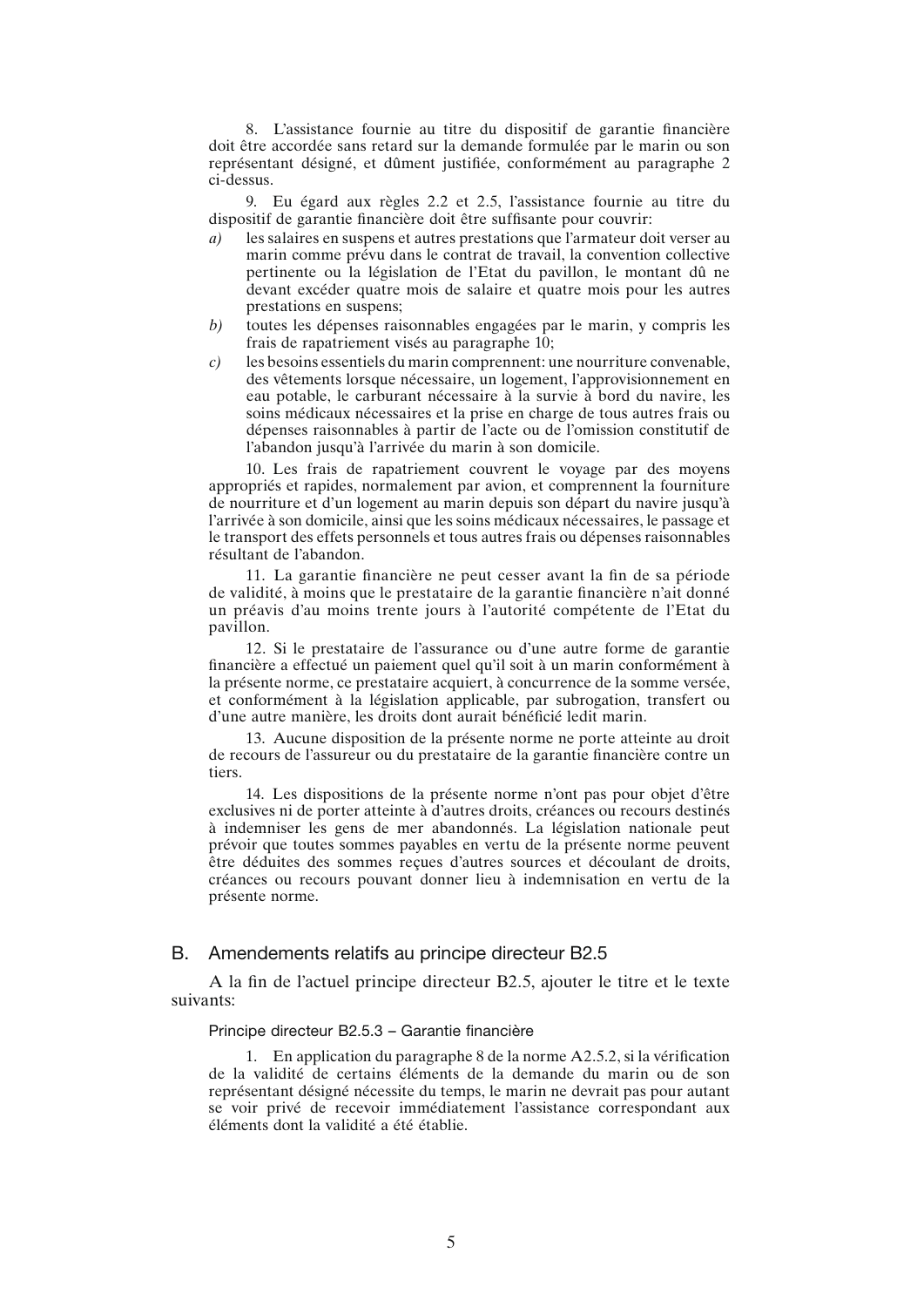## C. Amendment to include a new appendix

Before Appendix A5-I, add the following appendix:

#### Appendix A2-I

### Evidence of financial security under Regulation 2.5, paragraph 2

The certificate or other documentary evidence referred to in Standard A2.5.2, paragraph 7, shall include the following information:

- (a) name of the ship;
- (b) port of registry of the ship;
- (c) call sign of the ship;
- (d) IMO number of the ship;
- (e) name and address of the provider or providers of the financial security;
- (f) contact details of the persons or entity responsible for handling seafarers' requests for relief;
- (g) name of the shipowner;
- (h) period of validity of the financial security; and
- (i) an attestation from the financial security provider that the financial security meets the requirements of Standard A2.5.2.
- D. Amendments relating to Appendices A5-I, A5-II and A5-III

At the end of Appendix A5-I, add the following item: Financial security for repatriation

In Appendix A5-II, after item 14 under the heading Declaration of Maritime Labour Compliance – Part I, add the following item:

15. Financial security for repatriation (Regulation 2.5)

In Appendix A5-II, after item 14 under the heading Declaration of Maritime Labour Compliance – Part II, add the following item:

15. Financial security for repatriation (Regulation 2.5)

At the end of Appendix A5-III, add the following area: Financial security for repatriation

# II. Amendments to the Code implementing Regulation 4.2 – Shipowners' liability of the MLC, 2006 (and appendices)

A. Amendments relating to Standard A4.2

In the present heading, "Standard A4.2 – Shipowners' liability", replace "A4.2" by "A4.2.1".

Following paragraph 7 of the present Standard A4.2, add the following text:

8. National laws and regulations shall provide that the system of financial security to assure compensation as provided by paragraph 1(b) of this Standard for contractual claims, as defined in Standard A4.2.2, meet the following minimum requirements:

(a) the contractual compensation, where set out in the seafarer's employment agreement and without prejudice to subparagraph (c) of this paragraph, shall be paid in full and without delay;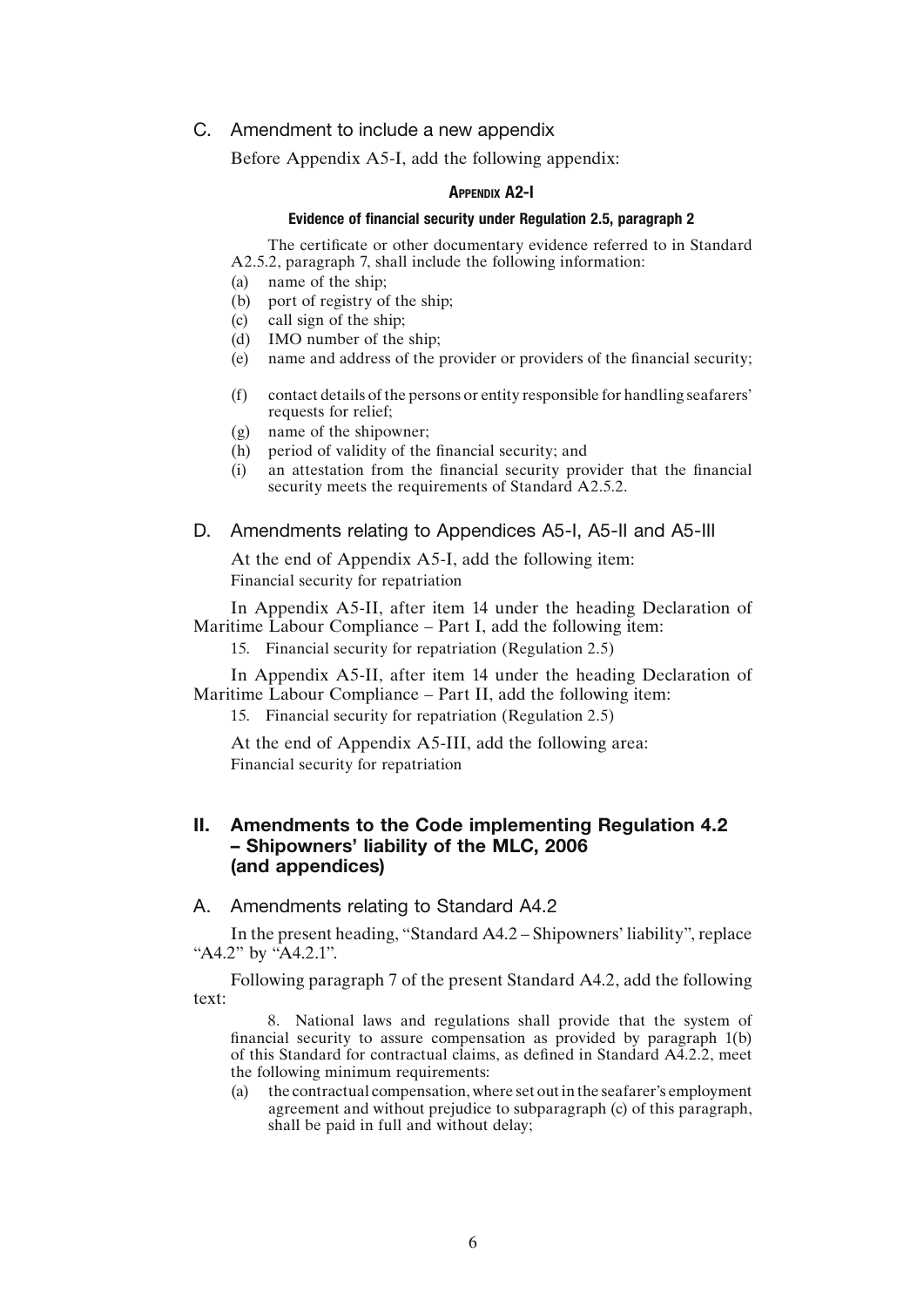# C. Amendement relatif à l'insertion d'une nouvelle annexe

Avant l'annexe A5-I, ajouter l'annexe suivante:

#### Annexe A2-I

#### Preuves de la garantie financière prescrites par la règle 2.5, paragraphe 2

Le certificat ou toute autre preuve documentaire visée au paragraphe 7 de la norme A2.5.2, doit inclure les renseignements suivants:

- *a)* le nom du navire;
- *b)* le port d'immatriculation du navire;
- *c)* l'indicatif d'appel du navire;
- *d)* le numéro OMI du navire;
- *e)* le nom et l'adresse du prestataire ou des prestataires de la garantie financière;
- *f)* les coordonnées des personnes ou de l'entité chargée de traiter les demandes d'assistance des gens de mer;
- *g)* le nom de l'armateur;
- *h)* la durée de validité de la garantie financière;
- *i)* une attestation du prestataire de la garantie financière selon laquelle la garantie financière satisfait aux exigences de la norme A2.5.2.
- D. Amendements relatifs aux annexes A5-I, A5-II et A5-III

A la fin de l'annexe A5-I, ajouter l'élément suivant: Garantie financière pour rapatriement

Dans l'annexe A5-II, après le point 14 situé sous le titre Déclaration de conformité du travail maritime – Partie I, ajouter l'élément suivant:

15. Garantie financière pour rapatriement (règle 2.5)

Dans l'annexe A5-II, après le point 14 situé sous le titre Déclaration de conformité du travail maritime – Partie II, ajouter l'élément suivant:

15. Garantie financière pour rapatriement (règle 2.5)

A la fin de l'annexe A5-III, ajouter l'élément suivant:

Garantie financière pour rapatriement

# II. Amendements au code concernant la règle 4.2 – Responsabilité de l'armateur de la MLC, 2006 (et annexes)

A. Amendements relatifs à la norme A4.2

Dans le titre actuel «Norme A4.2 – Responsabilité des armateurs», remplacer «A4.2» par «A4.2.1».

Après le paragraphe 7 de l'actuelle norme A4.2, ajouter le texte suivant:

8. La législation nationale prévoit que le dispositif de garantie financière destiné à garantir l'indemnisation prévue au paragraphe 1 *b)* de la présente norme pour les créances contractuelles définies dans la norme A4.2.2 satisfait aux exigences minimales suivantes:

*a)* l'indemnisation contractuelle, lorsqu'elle est prévue par le contrat d'engagement maritime et sans préjudice de l'alinéa *c)* du présent paragraphe, est versée en totalité et sans retard;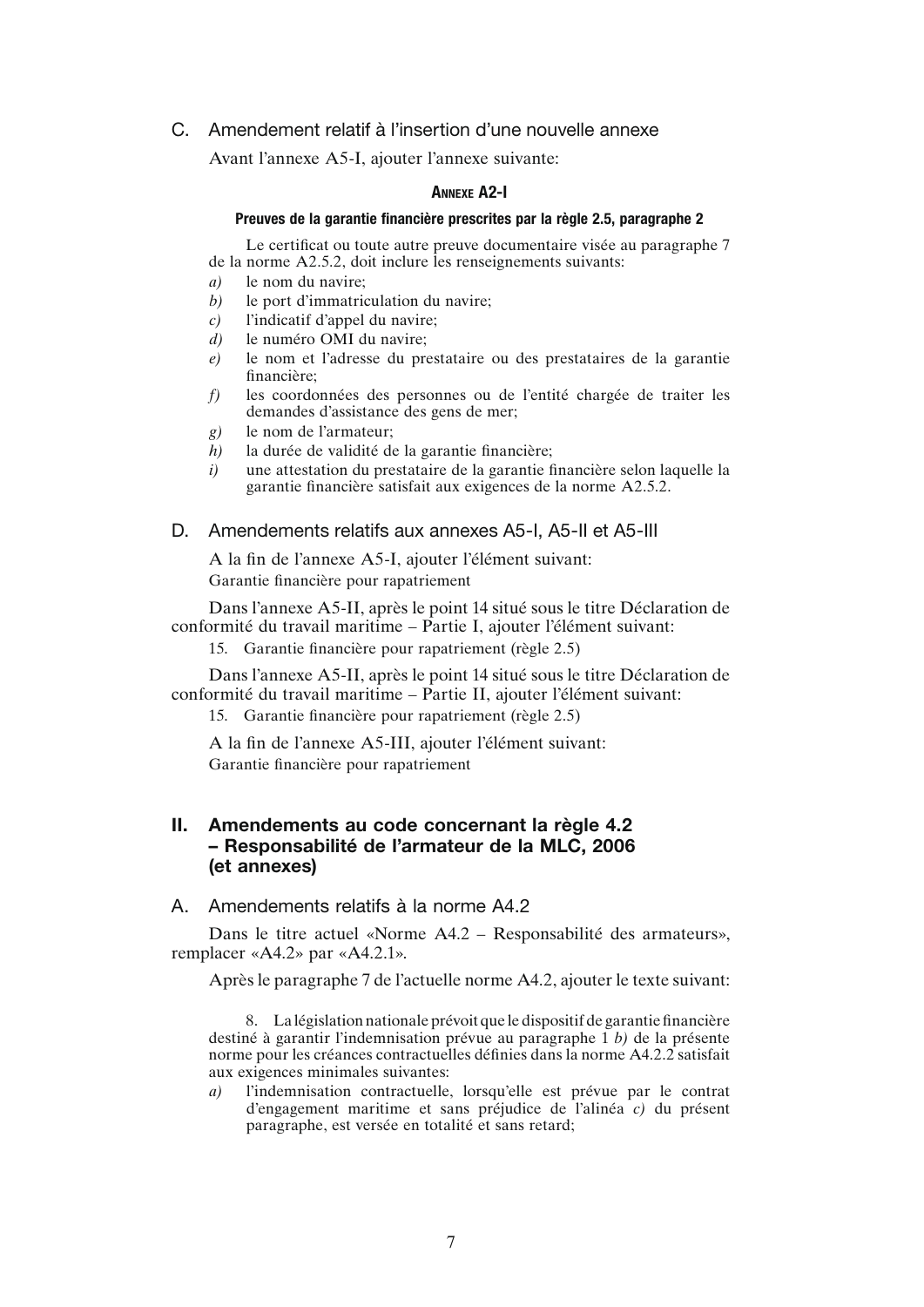- (b) there shall be no pressure to accept a payment less than the contractual amount;
- (c) where the nature of the long-term disability of a seafarer makes it difficult to assess the full compensation to which the seafarer may be entitled, an interim payment or payments shall be made to the seafarer so as to avoid undue hardship;
- (d) in accordance with Regulation 4.2, paragraph 2, the seafarer shall receive payment without prejudice to other legal rights, but such payment may be offset by the shipowner against any damages resulting from any other claim made by the seafarer against the shipowner and arising from the same incident; and
- (e) the claim for contractual compensation may be brought directly by the seafarer concerned, or their next of kin, or a representative of the seafarer or designated beneficiary.

9. National laws and regulations shall ensure that seafarers receive prior notification if a shipowner's financial security is to be cancelled or terminated.

10. National laws and regulations shall ensure that the competent authority of the flag State is notified by the provider of the financial security if a shipowner's financial security is cancelled or terminated.

11. Each Member shall require that ships that fly its flag carry on board a certificate or other documentary evidence of financial security issued by the financial security provider. A copy shall be posted in a conspicuous place on board where it is available to the seafarers. Where more than one financial security provider provides cover, the document provided by each provider shall be carried on board.

12. The financial security shall not cease before the end of the period of validity of the financial security unless the financial security provider has given prior notification of at least 30 days to the competent authority of the flag State.

13. The financial security shall provide for the payment of all contractual claims covered by it which arise during the period for which the document is valid.

14. The certificate or other documentary evidence of financial security shall contain the information required in Appendix A4-I. It shall be in English or accompanied by an English translation.

Add the following heading and text following the present Standard A4.2:

#### *Standard A4.2.2 – Treatment of contractual claims*

1. For the purposes of Standard A4.2.1, paragraph 8, and the present Standard, the term "contractual claim" means any claim which relates to death or long-term disability of seafarers due to an occupational injury, illness or hazard as set out in national law, the seafarers' employment agreement or collective agreement.

2. The system of financial security, as provided for in Standard A4.2.1, paragraph 1(b), may be in the form of a social security scheme or insurance or fund or other similar arrangements. Its form shall be determined by the Member after consultation with the shipowners' and seafarers' organizations concerned.

3. National laws and regulations shall ensure that effective arrangements are in place to receive, deal with and impartially settle contractual claims relating to compensation referred to in Standard A4.2.1, paragraph 8, through expeditious and fair procedures.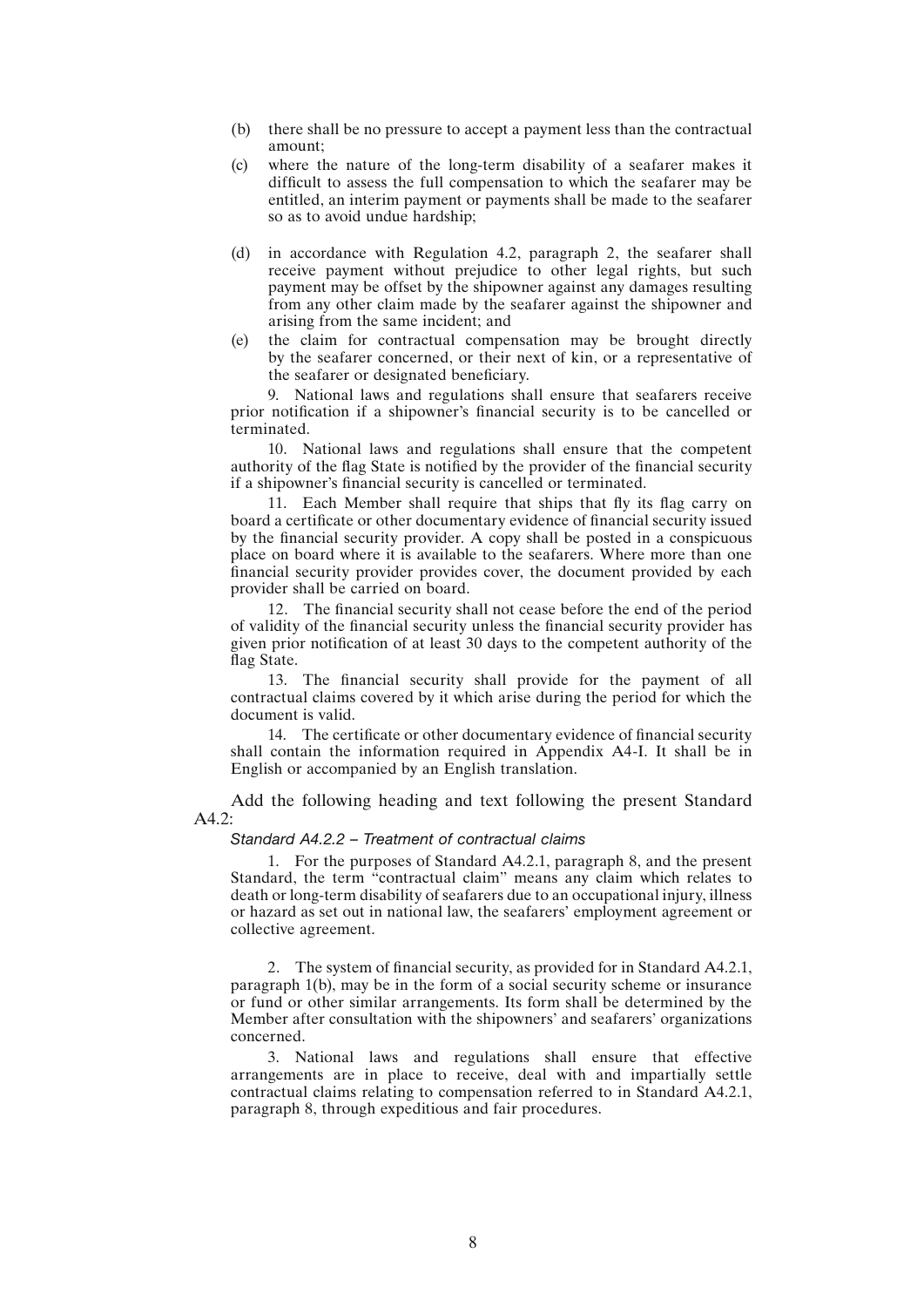- *b)* aucune pression n'est exercée en vue de faire accepter une prestation inférieure au montant contractuel;
- *c)* si l'incapacité de longue durée d'un marin est de nature telle qu'elle ne permet pas d'établir facilement le montant total de l'indemnité à laquelle il peut prétendre, un ou plusieurs paiements provisoires sont effectués en sa faveur pour lui éviter de se retrouver dans une situation précaire injustifiée;
- *d)* conformément à la règle 4.2, paragraphe 2, le marin reçoit un paiement sans préjudice d'autres droits garantis par la loi, ce paiement pouvant toutefois être déduit par l'armateur de toute indemnité résultant de toute autre réclamation formulée par le marin à son encontre et découlant du même incident;
- *e)* toute réclamation en vue d'une indemnisation contractuelle peut être présentée directement par le marin concerné, ses plus proches parents, un représentant du marin ou le bénéficiaire désigné.

9. La législation nationale dispose que les gens de mer reçoivent un préavis si la garantie financière de l'armateur doit être annulée ou résiliée.

10. La législation nationale dispose que l'autorité compétente de l'Etat du pavillon est avisée par le prestataire de la garantie financière de l'annulation ou de la résiliation de la garantie financière de l'armateur.

11. Chaque Membre exige que les navires battant son pavillon détiennent à bord un certificat ou toute autre preuve documentaire de la garantie financière délivrée par le prestataire de cette garantie. Une copie doit être affichée bien en vue à un endroit accessible aux gens de mer. Lorsque la couverture est assurée par plusieurs prestataires, le document fourni par chacun d'eux est conservé à bord.

12. La garantie financière ne peut cesser avant la fin de sa période de validité, à moins que le prestataire de la garantie financière n'ait donné un préavis d'au moins trente jours à l'autorité compétente de l'Etat du pavillon.

13. La garantie financière prévoit le paiement de toutes créances contractuelles couvertes qui se présentent durant la période de validité du document.

14. Le certificat ou toute autre preuve documentaire de la garantie financière doit contenir les informations requises à l'annexe A4-I. Il doit être rédigé en anglais ou accompagné d'une traduction en anglais.

Ajouter le titre et le texte suivants à la suite de l'actuelle norme A4.2:

#### *Norme A4.2.2 – Traitement des créances contractuelles*

1. Aux fins du paragraphe 8 de la norme A4.2.1, et de la présente norme, le terme «créance contractuelle» s'entend de toute créance liée au décès ou à une incapacité de longue durée des gens de mer résultant d'un accident de travail, d'une maladie professionnelle ou d'un risque professionnel, tel que prévu par la législation nationale, le contrat d'engagement maritime ou une convention collective.

2. Le dispositif de garantie financière, tel que prévu au paragraphe 1 *b)* de la norme A4.2.1, peut prendre la forme d'un régime de sécurité sociale, une assurance, un fonds ou de tout autre dispositif équivalent. Sa forme est déterminée par le Membre après consultation des organisations d'armateurs et de gens de mer intéressées.

3. La législation nationale garantit que des dispositions efficaces sont prises pour recevoir, traiter et régler en toute impartialité les demandes d'indemnisation pour des créances contractuelles, telles que visées au paragraphe 8 de la norme A4.2.1 au moyen de procédures rapides et équitables.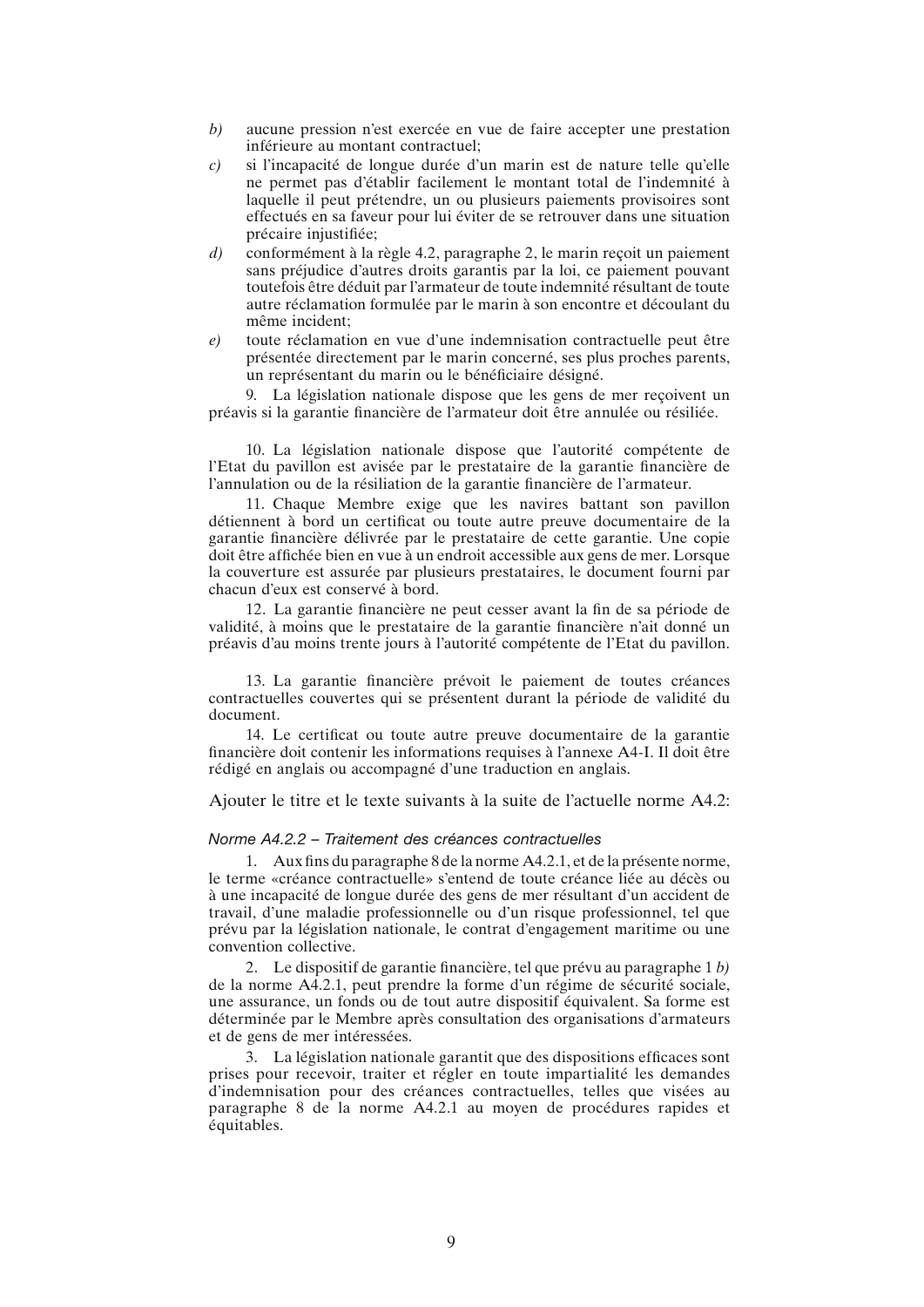### B. Amendments relating to Guideline B4.2

In the present heading, "Guideline B4.2 – Shipowners' liability", replace "B4.2" by "B4.2.1".

In paragraph 1 of the present Guideline B4.2, replace "Standard A4.2" by "Standard A4.2.1".

Following paragraph 3 of the present Guideline B4.2, add the following heading and text:

#### Guideline B4.2.2 – Treatment of contractual claims

1. National laws or regulations should provide that the parties to the payment of a contractual claim may use the Model Receipt and Release Form set out in Appendix B4-I.

#### C. Amendment to include new appendices

After Appendix A2-I, add the following appendix:

#### **APPENDIX A4-I**

#### Evidence of financial security under Regulation 4.2

The certificate or other documentary evidence of financial security required under Standard A4.2.1, paragraph 14, shall include the following information:

- (a) name of the ship;
- (b) port of registry of the ship;
- (c) call sign of the ship;
- (d) IMO number of the ship;
- (e) name and address of the provider or providers of the financial security;
- (f) contact details of the persons or entity responsible for handling seafarers' contractual claims;
- (g) name of the shipowner;
- (h) period of validity of the financial security; and
- (i) an attestation from the financial security provider that the financial security meets the requirements of Standard A4.2.1.

After Appendix A4-I, add the following appendix:

#### Appendix B4-I

#### Model Receipt and Release Form referred to in Guideline B4.2.2

Ship (name, port of registry and IMO number): .................................................. Incident (date and place):......................................................................................... Seafarer/legal heir and/or dependant: ................................................................... Shipowner: ..................................................................................................................

I, [Seafarer] [Seafarer's legal heir and/or dependant]\* hereby acknowledge receipt of the sum of [currency and amount] in satisfaction of the Shipowner's obligation to pay contractual compensation for personal injury and/or death under the terms and conditions of [my] [the Seafarer's]\* employment and I hereby release the Shipowner from their obligations under the said terms and conditions.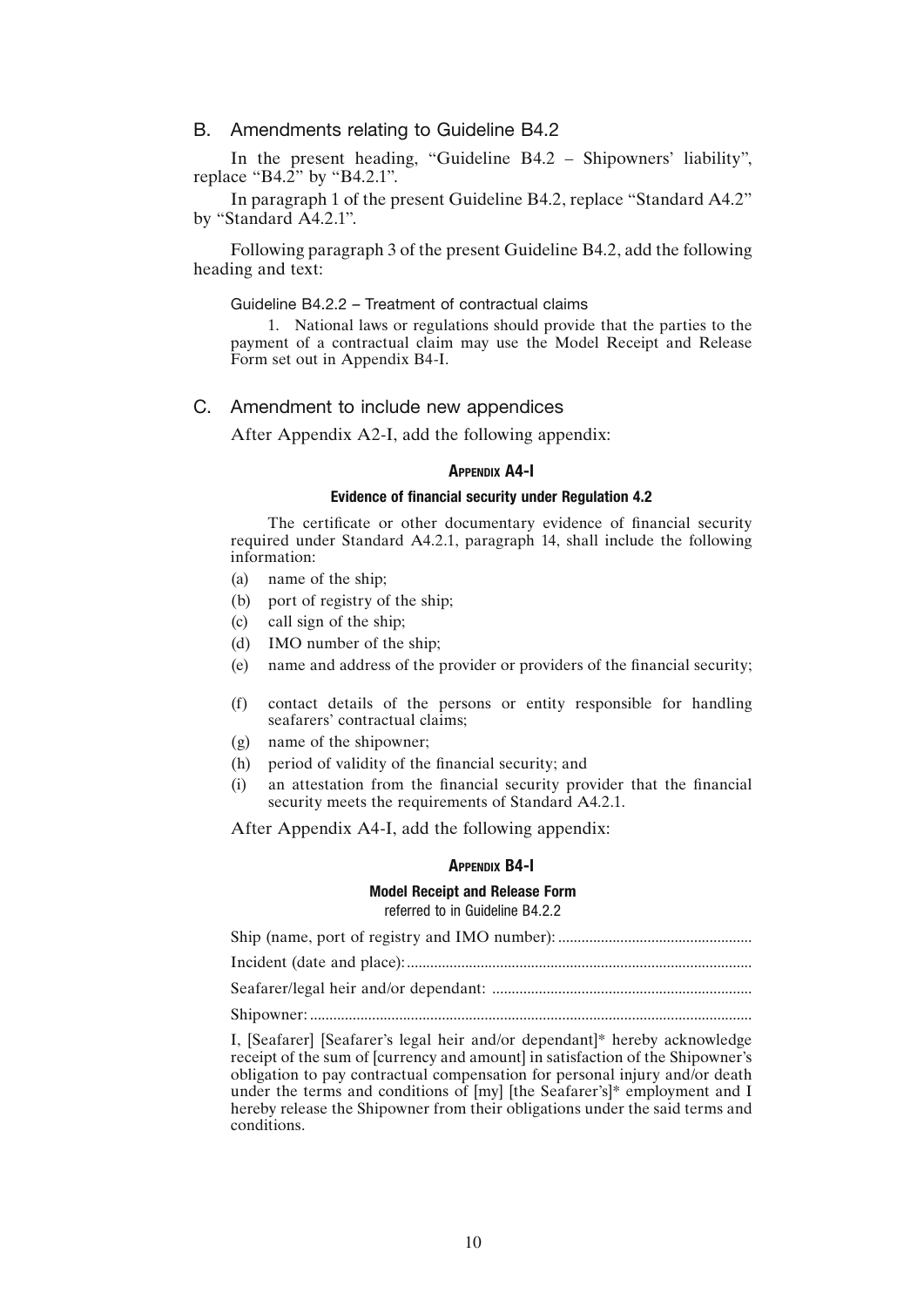#### B. Amendements relatifs au principe directeur B4.2

Dans le titre actuel «Principe directeur B4.2 – Responsabilité de l'armateur», remplacer «B4.2» par «B4.2.1».

Au paragraphe 1 de l'actuel principe directeur B4.2, remplacer «norme A4.2» par «norme A4.2.1».

Après le paragraphe 3 du principe directeur B4.2 actuel, ajouter le titre et le texte suivants:

#### Principe directeur B4.2.2 – Traitement des créances contractuelles

1. La législation nationale devrait prévoir que les parties au paiement d'une créance contractuelle pourront utiliser le modèle de reçu et de décharge figurant dans l'annexe B4-I.

#### C. Amendements relatifs à l'insertion de nouvelles annexes

Après l'annexe A2-I, ajouter l'annexe suivante:

### Annexe A4-I

#### Preuves de la garantie financière prévue à la règle 4.2

Le certificat ou toute autre preuve documentaire de la garantie financière prescrit au paragraphe 14 de la norme A4.2.1 doit inclure les informations suivantes:

- *a)* le nom du navire;
- *b)* le port d'immatriculation du navire;
- *c)* l'indicatif d'appel du navire;
- *d)* le numéro OMI du navire;
- *e)* le nom et l'adresse du prestataire ou des prestataires de la garantie financière;
- *f)* les coordonnées des personnes ou de l'entité chargée de traiter les créances contractuelles des gens de mer;
- *g)* le nom de l'armateur;
- *h)* la durée de validité de la garantie financière;
- *i)* une attestation du prestataire de la garantie financière selon laquelle la garantie financière satisfait aux exigences de la norme A4.2.1.

Après l'annexe A4-I, ajouter l'annexe suivante:

#### Annexe B4-I

#### Modèle de reçu et de décharge visé au principe directeur B4.2.2

Navire (nom, port d'immatriculation et numéro OMI):...................................... Incident (date et lieu):............................................................................................... Marin/héritier du marin et/ou personne à charge:............................................... A rmateur: Je soussigné, [nom du marin] [nom de l'héritier du marin et/ou de la personne à

charge]\*, accuse réception par la présente de la somme de [montant et devise] en acquittement de l'obligation de l'armateur de payer une indemnisation contractuelle pour lésions corporelles et/ou mort en vertu des clauses de [mon engagement] [de l'engagement du marin]\* et dégage l'armateur de ses obligations en vertu desdites clauses.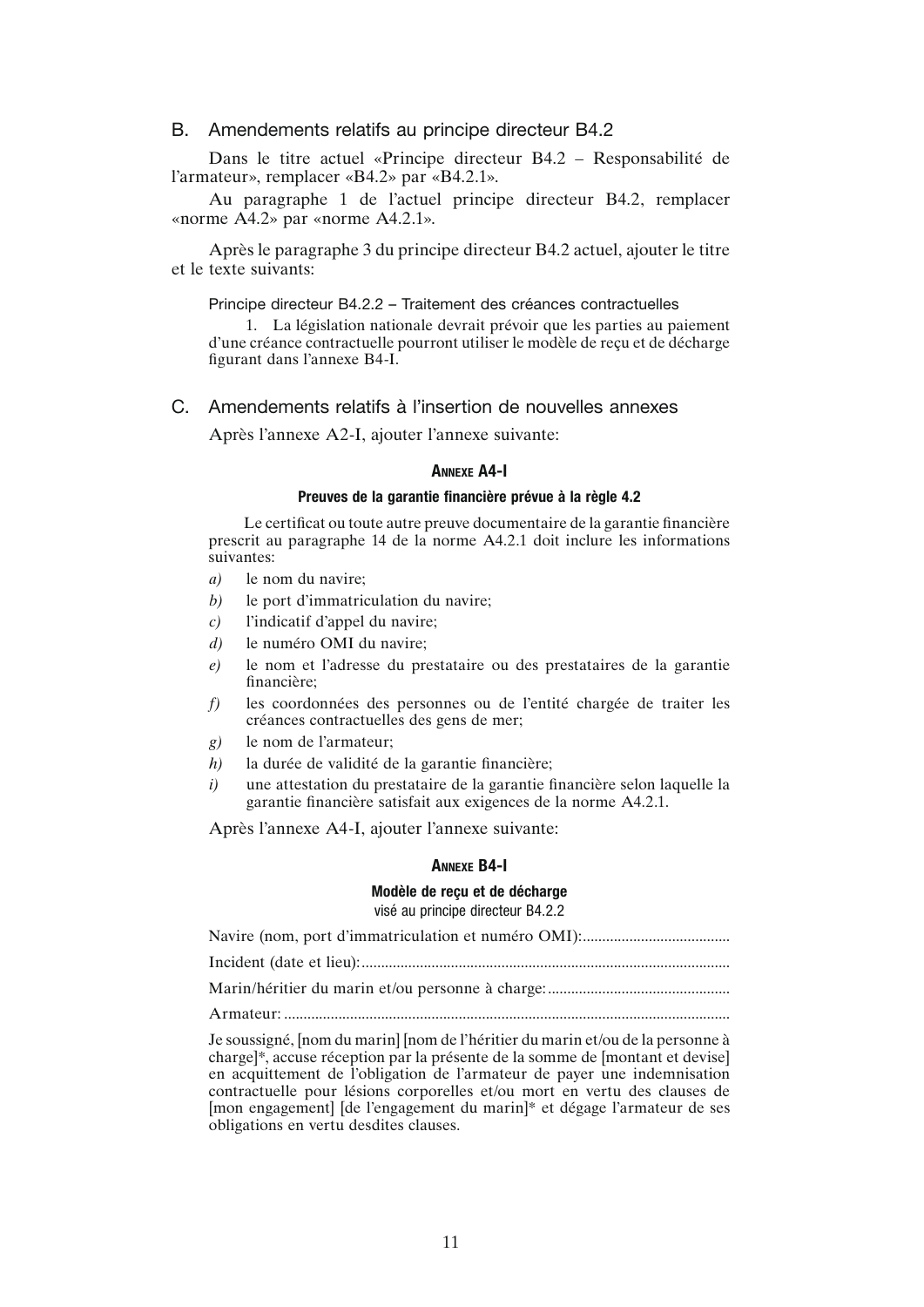The payment is made without admission of liability of any claims and is accepted without prejudice to [my] [the Seafarer's legal heir and/or dependant's]\* right to pursue any claim at law in respect of negligence, tort, breach of statutory duty or any other legal redress available and arising out of the above incident.

| For acknowledgement:                |
|-------------------------------------|
| Shipowner/Shipowner representative: |
|                                     |
| Financial security provider:        |
|                                     |
|                                     |

\* Delete as appropriate.

D. Amendments relating to Appendices A5-I, A5-II and A5-III

At the end of Appendix A5-I, add the following item: Financial security relating to shipowners' liability

In Appendix A5-II, as the last item under the heading Declaration of Maritime Labour Compliance – Part I, add the following item:

16. Financial security relating to shipowners' liability (Regulation 4.2)

In Appendix A5-II, as the last item under the heading Declaration of Maritime Labour Compliance – Part II, add the following item:

16. Financial security relating to shipowners' liability (Regulation 4.2)

At the end of Appendix A5-III, add the following area: Financial security relating to shipowners' liability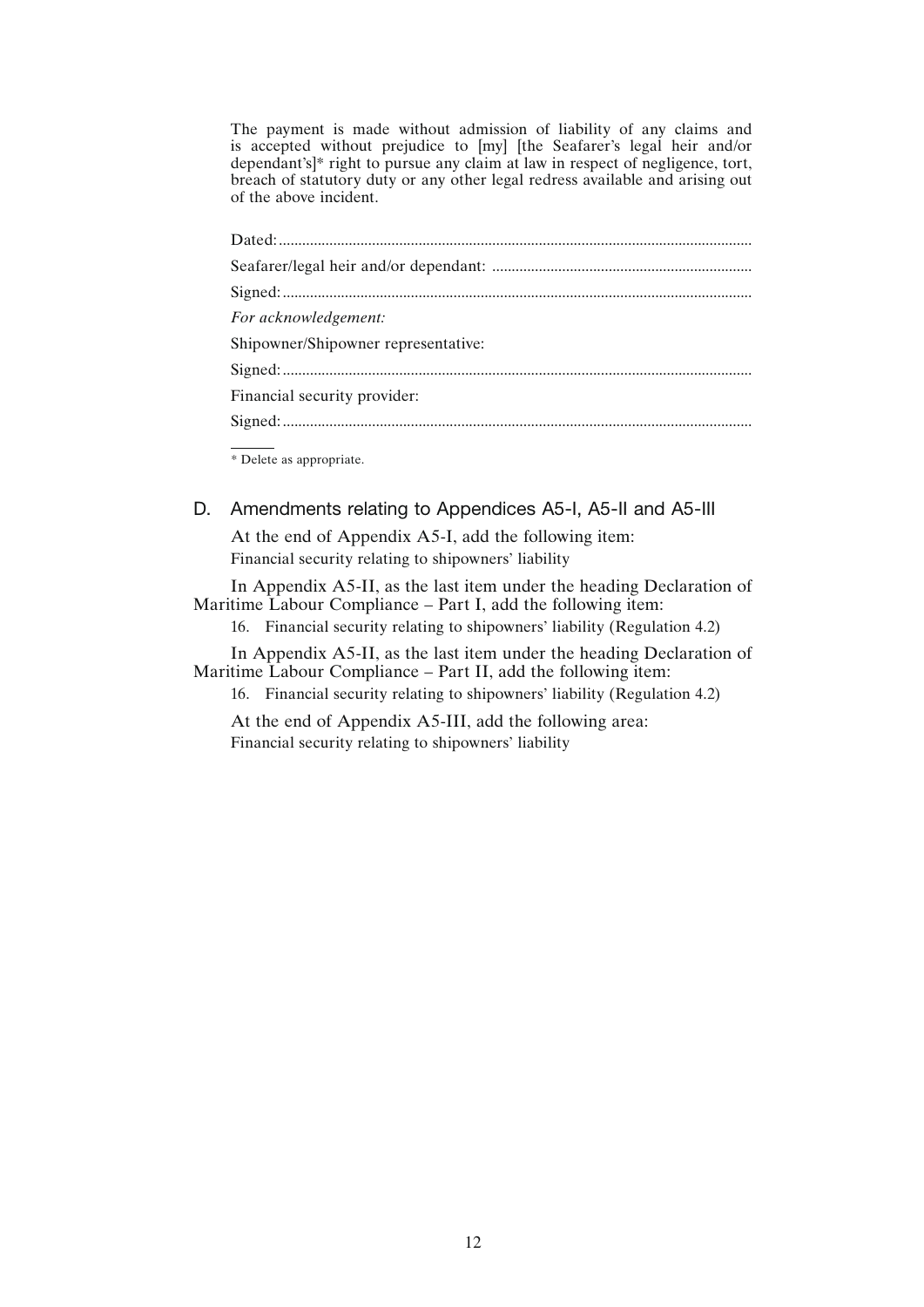Le paiement est effectué sans reconnaissance de responsabilité à l'égard de créances éventuelles et est accepté sans préjudice de [mon droit][du droit du marin/de l'héritier légal du marin et/ou de la personne à charge]\* de faire valoir en justice toute créance pour négligence ou faute, ou violation d'une obligation légale, ou tout autre droit à réparation pouvant être invoqué et découlant de l'incident susmentionné.

| Accusés de réception:                  |
|----------------------------------------|
| Armateur/représentant de l'armateur:   |
|                                        |
| Prestataire de la garantie financière: |
|                                        |
|                                        |

\* Rayer la mention inutile.

# D. Amendements relatifs aux annexes A5-I, A5-II et A5-III

A la fin de l'annexe A5-I, ajouter l'élément suivant: Garantie financière relative à la responsabilité de l'armateur

Dans l'annexe A5-II, ajouter comme dernier point de la Déclaration de conformité du travail maritime – Partie I, l'élément suivant:

16. Garantie financière relative à la responsabilité de l'armateur (règle 4.2)

Dans l'annexe A5-II, ajouter comme dernier point de la Déclaration de conformité du travail maritime – Partie II, l'élément suivant:

16. Garantie financière relative à la responsabilité de l'armateur (règle 4.2)

A la fin de l'annexe A5-III, ajouter l'élément suivant: Garantie financière relative à la responsabilité de l'armateur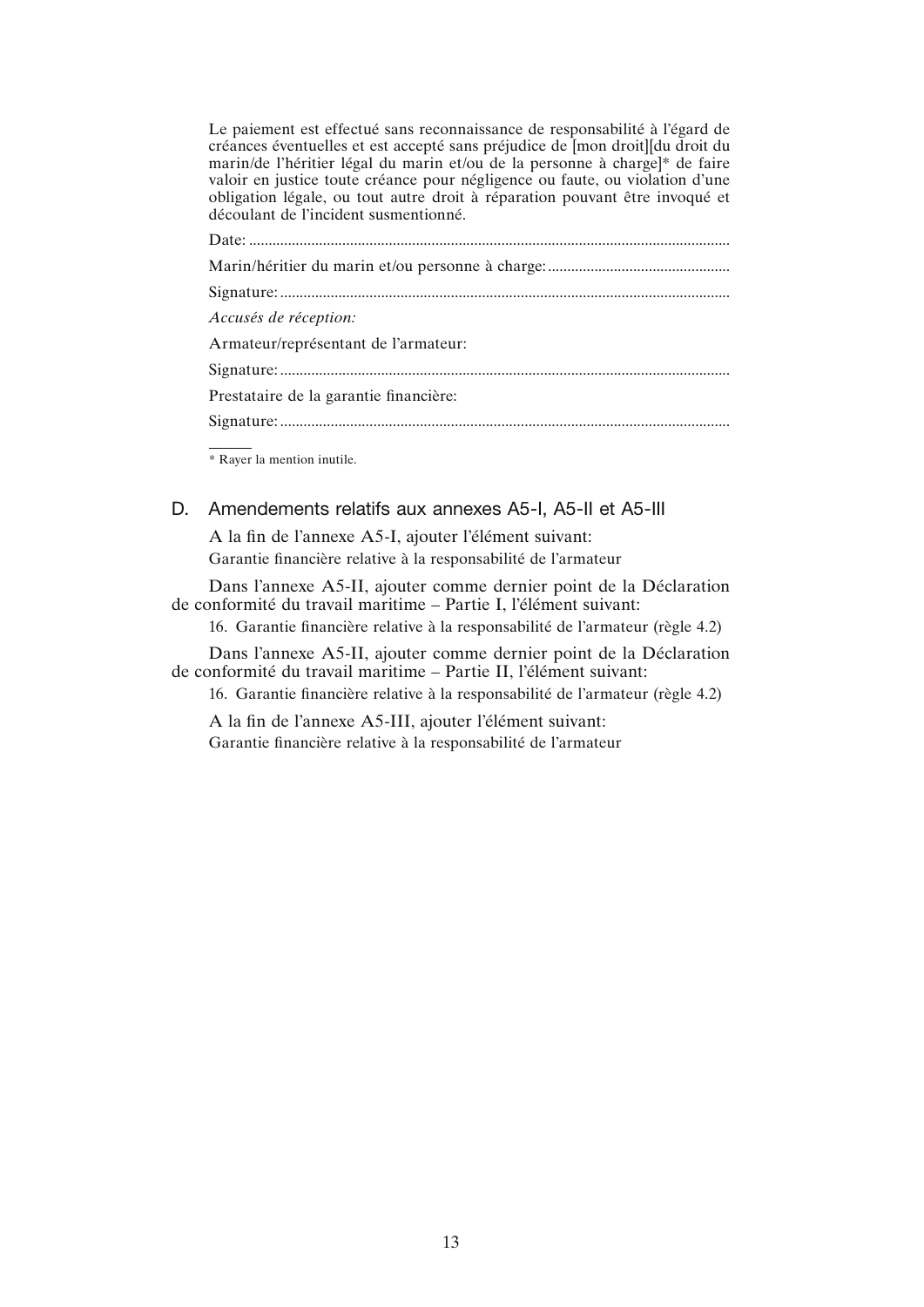The foregoing is the authentic text of the Amendments duly approved by the General Conference of the International Labour Organization during its One hundred and third Session which was held at Geneva and declared closed the twelfth day of June 2014.

IN FAITH WHEREOF we have appended our signatures this twelfth day of June 2014.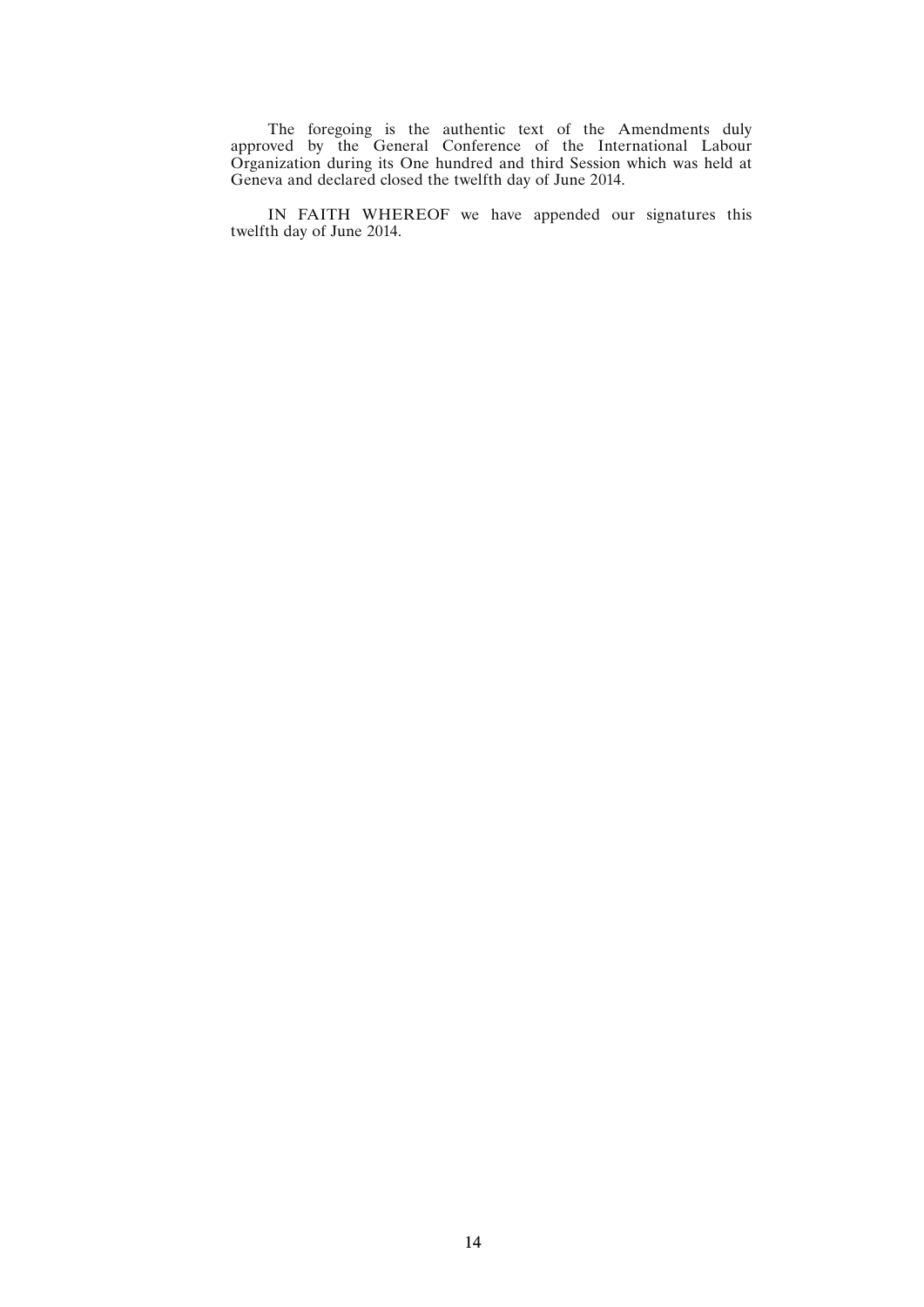Le texte qui précède est le texte authentique des amendements dûment approuvée par la Conférence générale de l'Organisation internationale du Travail dans sa cent troisième session qui s'est tenue à Genève et qui a été déclarée close le douzième jour de juin 2014.

EN FOI DE QUOI ont apposé leurs signatures, ce douzième jour de juin 2014:

> *The President of the Conference, Le Président de la Conférence,*

DANIEL FUNES DE RIOJA

*The Director-General of the International Labour Office, Le Directeur général du Bureau international du Travail,*

GUY RYDER